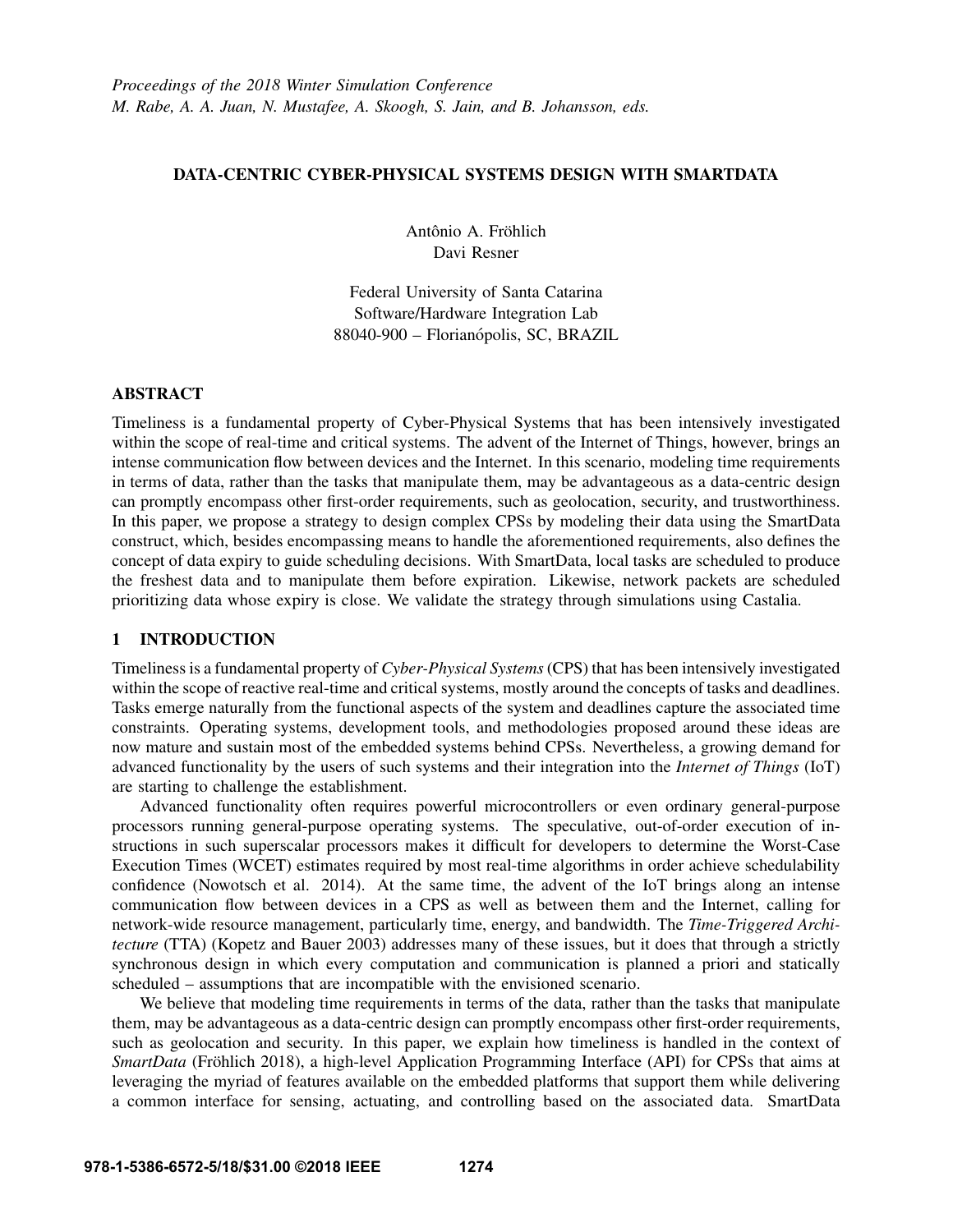encapsulates data with metadata that makes it self-contained in terms of semantics, spatial location, timing, and trustfulness. It is meant to be the only application-visible construct in the platform and, therefore, implicitly mediates all system-level services, including communication, synchronization, and the interaction with transducers and actuators. SmartData objects are tagged with an *Expiry* representing the last moment in time their values can be used without misleading associated computations to produce wrong results.

A CPS built on SmartData is comprised of components that interact with each other through messages that are implicitly exchanged over a communication channel to ensure that the application-visible data are consistent. Components and channels can be either physical, such as Engine Control Units (ECUs) on a Controller Area Network (CAN) bus, or logical, such as tasks on a multicore. The discussions in this paper use an implementation of SmartData for the Embedded Parallel Operating System (EPOS) and its Trustful Space-Time Protocol (TSTP) (Resner et al. 2017). We detail the SmartData concept in Section 2, addressing each of its roles on a CPS along with its major facets: semantic data, network and processing abstraction, timing, georeferencing, and security. Section 3 discusses the *timeliness* of systems designed and implemented on SmartData, including the local scheduling of service tasks along with user tasks, the timely routing of messages pertaining SmartData updates, and premises for design-time reasoning on the temporal behavior of the whole system. Section 4 is devoted to a simulation of a SmartData-based CPS aiming at substantiating the discussions about its timeliness. Section 5 discusses related work and Section 6 finishes the paper with our final remarks.

## 2 SMARTDATA

*SmartData* was conceived to be the primary (if not the only) abstraction used by application programmers to interact with the physical world on a network of sensors and actuators supporting a CPS. A SmartData instance is a piece of data enriched with enough metadata to make it self-contained regarding semantics, spatial location, timing, and trustfulness. The semantic aspects of SmartData are described using a strategy inspired by the Transducer Electronic Data Sheets in the IEEE 1451 standard (IEEE 1451.0 2007). Each piece of data is tagged with a 32-bit type identifier designating either an *SI Physical Quantity* or plain digital data. Physical quantities are identified by the corresponding unit of the International System (SI). Derived SI units are expressed in terms of SI basic units. Digital data are simply classified at this level, with actual encoding being specific to each defined class (Software/Hardware Integration Lab 2018).

Besides a Value and a Unit, each piece of SmartData carries along the coordinates of the location where it was produced ( $Oriqin(x,y,z)$ ), a local enumerator of the device that produced it  $Oriqin(d)$ ), a high-resolution timestamp identifying the moment in which it was produced ( $O$ rigin(t)), the validity of the data expressed relatively to the time it was produced (Expiry), and a message authentication code that can be used to verify its authenticity (MAC). The local enumerator  $Oriqin(d)$  is not a device Id. It is a simple counter that is only used to disambiguate multiple devices producing the same kind of data (Unit) at the same place and time (Origin(x, y, z, t)), for instance, a 3-axis accelerometer. Figure 1 depicts SmartData from the perspective of communication protocols.

The SmartData application interface is depicted in Figure 2. Although it only exports few and simple methods, this interface encapsulates a powerful mechanism to abstract any sort of sensor and actuator on a system. Instances of SmartData can be created using one of three constructors: the first one is used to abstract local transducers, the second is used to create local proxies of remote transducers, and the third is used to model controllers. In all cases, the Transducer class parameter binds a SmartData object with the corresponding sensor, actuator or controller. Every transducer is supposed to declare a constant named UNIT. SmartData uses this constant to personify the corresponding SI quantity. For instance, a SmartData object instantiated with a transducer specifying *K* (Kelvin) as UNIT represents the SI quantity Temperature.

| $\vert$ Origin $(x,y,z,d,t)$ | Unit | Value   Expiry   MAC |  |  |
|------------------------------|------|----------------------|--|--|
|------------------------------|------|----------------------|--|--|

Figure 1: SmartData encapsulated in a network packet.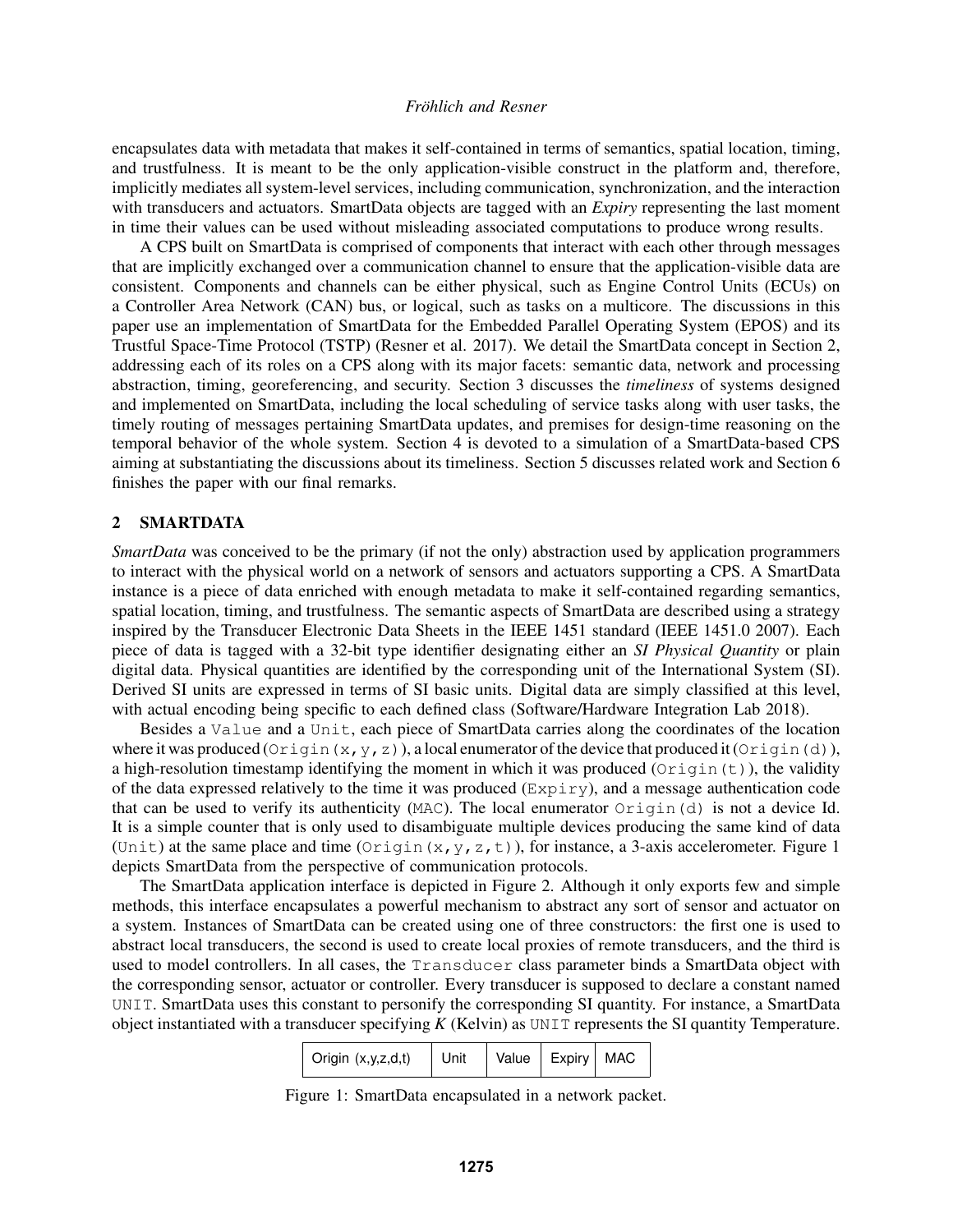*Frohlich and Resner ¨*



Figure 2: SmartData interface.

This SmartData can abstract either a temperature sensor, an air conditioner (i.e., a temperature actuator), or a temperature controller.

### 2.1 Local Transducers as SmartData

Local transducers are abstracted using SmartData objects instantiated with the first constructor depicted in Figure 2. The constructor's first parameter, dev, is used to differentiate multiple instances of the same transducer available on a given node. The network carries it as the  $Oriqin(d)$  parameter, presented in Figure 1. The second parameter, expiry, represents the latest point in time when functions can use the data without a correctness compromise. This concept is further discussed in Section 3. The last constructor parameter, mode, designates one of the three possible SmartData modes of operation: private, advertised, and commanded. *Private* SmartData are not advertised to the network and, therefore, cannot be monitored or controlled remotely. *Advertised* SmartData are advertised on the network and, therefore, can be remotely monitored. *Commanded* SmartData are advertised on the network and can be remotely controlled. A commanded SmartData defines a data-centric mechanism to interact with cyber-physical environments as it replaces explicit actuation commands by an implicit setpoint represented by the SmartData value. By writing a value to a SmartData, users enable actuation until the setpoint is reached.

Figure 3 shows examples of SmartData representing local transducers. The one at line 1 defines an object whose value represents the electric current sensed by an Ammeter (SmartData and Transducer are bound by the Ampere SI unit). The object is not advertised to the network. It is meant to be used by a stand-alone component of the CPS. Reading the value of this object implies in sampling the transducer whenever the last sample gets older than 10 *ms*. At line 2, voltage defines a SmartData connected to a Voltmeter through the Volt SI unit, with samples lasting for 1 *ms* and that can be remotely accessed. The object at line 3 represents a remotely accessible on-off switch with a 300 *ms* expiry. The unit binding this SmartData to the Transducer is not SI; it is a digital convention named ON OFF. The SmartData at lines 4 and 5 are both bound to the Kelvin SI unit, and also advertised to the network. However, the former represents a sensor (i.e., the second thermometer in the platform, since  $dev = 1$ ), while the latter represents an actuator (i.e., air conditioner). Actuators interpret the expiry parameter as an indicator of the time allowed for the actuation to take effect (2 *min* in the example).

### 2.2 Remote Transducers as SmartData

Remote transducers are also abstracted using instances of SmartData. Objects created with the second constructor depicted in Figure 2 are local proxies to remote transducers. All the system-level procedures needed to ensure a consistent semantic for such objects are transparently carried out by the API's implementation, including communication, synchronization, and scheduling. The constructor's first parameter is used to specify a space-time region of interest as:

*Space*-*Time Region* $(x, y, z, r, d, t_0, t_f)$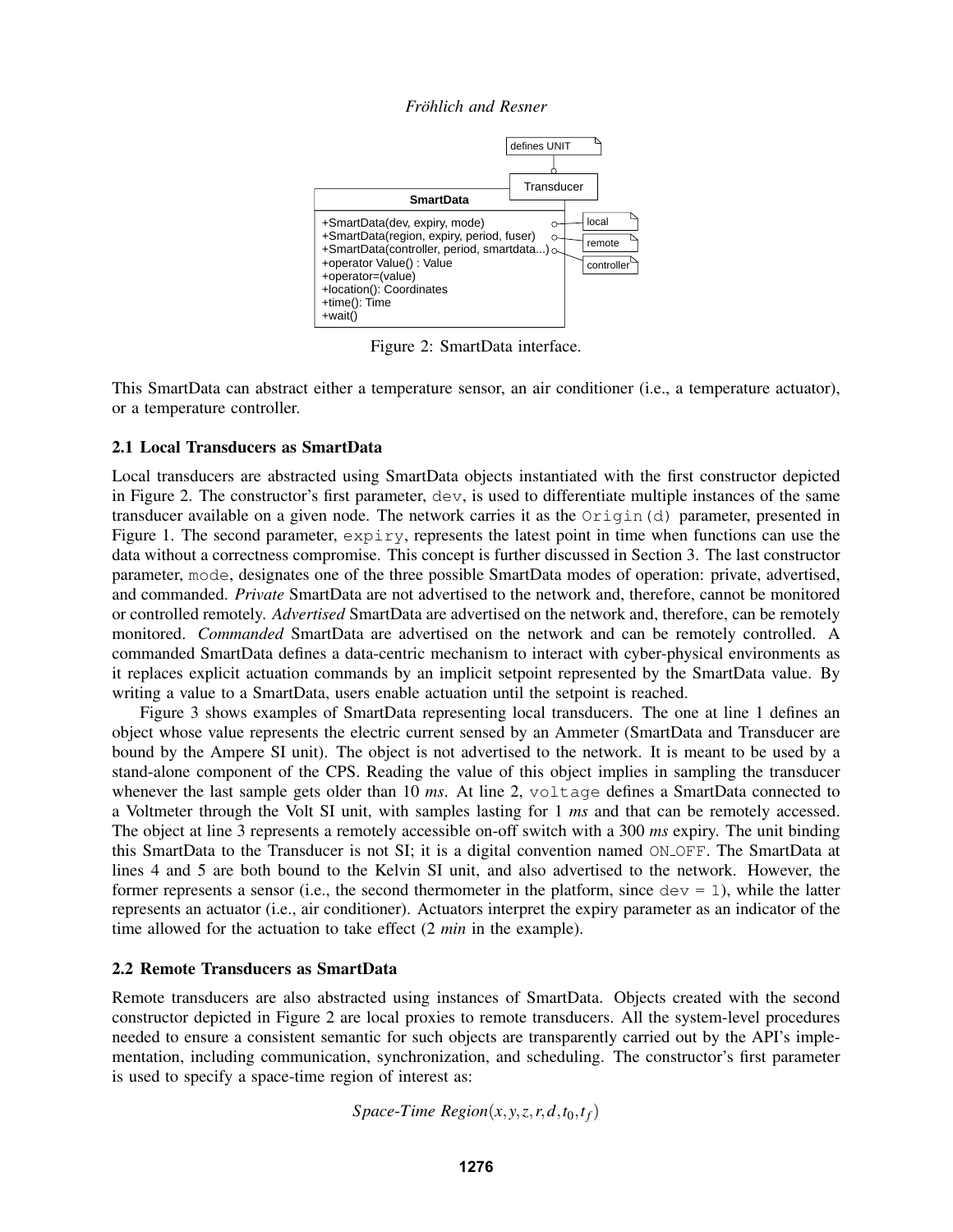- 1 SmartData<Ammeter> current(0, 10ms, PRIVATE);
- 2 SmartData<Voltmeter> voltage(0, 1ms, ADVERTISED);
- 3 SmartData<Switch> key(0, 300ms, ADVERTISED);
- 4 SmartData<Thermometer> current temperature(1, 1s, ADVERTISED);<br>5 SmartData<AC> desired temperature(0, 2min, COMMANDED); 5 SmartData<AC> desired temperature(0, 2min, COMMANDED);
- 

Figure 3: Examples of SmartData representing local transducers.

where *x*, *y*, *z* designate the center of the interest region, *r* designates its radius, and  $[t_0, t_f]$  designates the interest's time interval. The interest region is used in combination with the SI physical quantity designated by UNIT. The instantiation of a remote SmartData implies in the announcement, over the network, of interest for a given SI quantity in a given region of space for a given interval of time. SmartData objects matching the criteria will reply to the interest according to parameters period and fuser. A zero period means that all updates on the remote nodes will be reported, determining an *event-based* mode of operation. Other values require matching objects to periodically send a response every period units of time, from *t*<sup>0</sup> until *t<sup>f</sup>* , defining a *time-triggered* operation for the network. If *d* is given, then this local device enumerator is used as a filter to express interest for specific transducers.

If fuser is not provided, then objects matching the criteria will respond to the interest if they have not yet listened to a response from another node. This mechanism does not ensure a single response: hidden nodes might concurrently respond to the same interest. The value of the SmartData will be that of the last response received, and expiry will be adjusted accordingly. Otherwise, when a fuser function is given, all transducers matching the criteria across the network will respond to the interest. Every new response will be handed over to the function for data fusion, and the function's return value will define the SmartData value.

Similarly to local transducers, remote ones abstracted as SmartData also have an *Expiry*. This Expiry is kept as client-side information, so several SmartData objects acting as proxies to the same transducer can have different expiration times. Nodes with SmartData exported as ADVERTISED will manage proper response messages to match all interests. The shortest of the expiries is used in the network packet (see Figure 1).

Some examples of SmartData representing remote transducers are given in Figure 4. The first line declares the space-time region of interest. It represents a sphere with a radius of 15 *m* centered at coordinates (150 *cm*, 300 *cm*, 125 *cm*), and a time interval from the current time to one hour in the future. The first SmartData, in line 2, will cause remote transducers at the given space-time region to sense and send voltage data every 10 *ms*, with a 10 *ms* expiry. The second example, key, omits the period, assuming an event-driven behavior. It prompts remote transducers that personify switches to send the state of the switch whenever it changes, with a 300 *ms* expiry. Since there may be more than one sensor of the requested type in the desired region, each of the SmartData instances might receive data from multiple sources. In the third example, a fuser function is passed to the SmartData constructor to aggregate these possible multiple readings into a single, meaningful value. The last example represents a temperature actuator, which can be manipulated either by calling the assignment operator or with a controller SmartData, presented next.

### 2.3 Controllers as SmartData

The third constructor in Figure 2 is used to instantiate a SmartData controller. It takes as parameters an arbitrary number of SmartData sensors and actuators (smartdata...), a controller function and, optionally, the period within which the function must be executed. The controller function's signature must match the types of the SmartData parameters in the constructor. SmartData is currently implemented in C++, and this constructor is implemented using Variadic Templates and a function pointer with the same signature. This function implements the actual control algorithm that transforms the data read from the SmartData sensors into commands that are issued to the SmartData actuators. Writing to the controller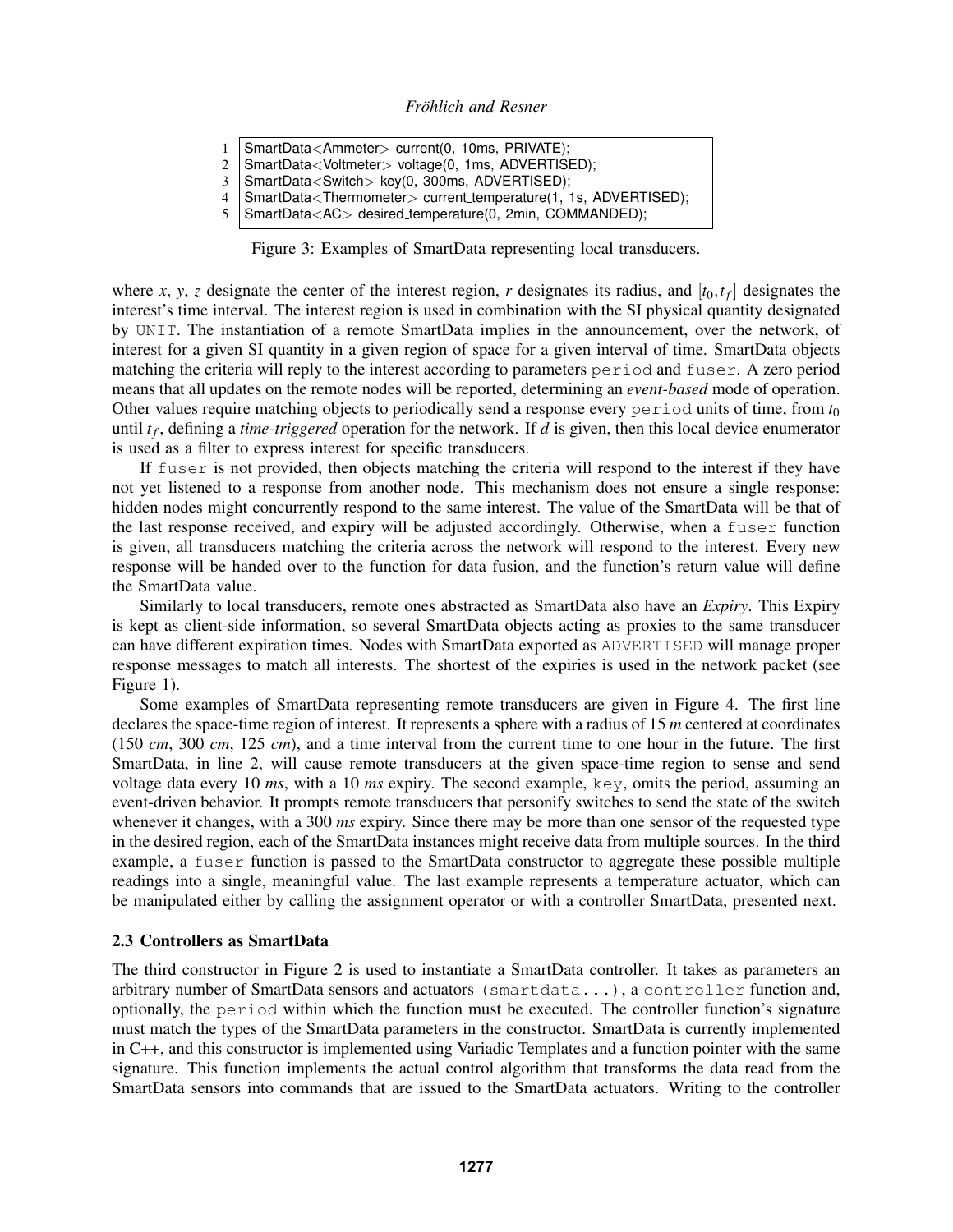- 1 | Region region(Coordinates(150cm, 300cm, 125cm), 15m, now, now + 1h);
- 2 | SmartData<Generic<Volt>> voltage(region, 10ms, 10ms);
- 3 | SmartData<Generic<ON\_OFF>> key(region, 300ms);
- 4 SmartData<Generic<Kelvin>> temperature(region, 1s, 500ms, &fuser);
- 5 SmartData<Generic<Kelvin>> ac(region, 2min, 10min);

Figure 4: Examples of SmartData representing remote transducers.



Figure 5: CPS control based on SmartData, with local proxies of sensors and actuators integrated into a controller and remote sensors and actuators interacting with a plant.

SmartData changes the setpoint for the control function. The general idea of a system controlled using SmartData is depicted in Figure 5.

Controllers that do not define period are *event-driven*. The control function in these controllers is invoked whenever an aggregated SmartData gets updated (either through a local sampling of the associated transducer or the reception of a response message over the network to an announced interest). Controllers that do define a period are *time-triggered* and are periodically invoked independently of the associated SmartData. An intermediate case can be achieved through the use of the wait method of the aggregated SmartData by the control function. This method causes the caller to block until the SmartData value gets updated. In this case, the control function of an event-driven controller becomes periodic with a period defined by the SmartData with the longest period. The control function can apply wait selectively to some SmartData only, using the remainder based on their expiries.

The exact mechanisms used to propagate events from Transducers to SmartData and among them have been previously described in details by Ludwich and Fröhlich (2015). They combine lightweight Semaphores with the Observer design pattern to encapsulate low-level interrupts as notifications of observed objects to higher level observers up to the application.

An example of SmartData representing a controller is given in Figure 6. The first three lines declare, respectively, the space-time region of interest, a remote temperature sensor SmartData, and a remote temperature actuator SmartData. This sensor-actuator pair is then tied to a controller SmartData in line 4. It will cause the controller function to be called every 5 minutes with the two SmartData instances as parameters. The controller function implements the specific logic for changing the air conditioning intensity based on the data read by the temperature sensors to reach the setpoint represented as the value of the control SmartData.

- Region region(Coordinates(150cm, 300cm, 125cm), 15m, now, now  $+$  1h);
- 2 SmartData<Generic<Kelvin>> temperature(region, 1s, 500ms, &fuser);
- 3 SmartData<Generic<Kelvin>> ac(region, 2min, 10min);
- 4 SmartData<Generic<Kelvin>> control(&controller, 5min, temperature, ac);

Figure 6: Examples of SmartData representing controllers.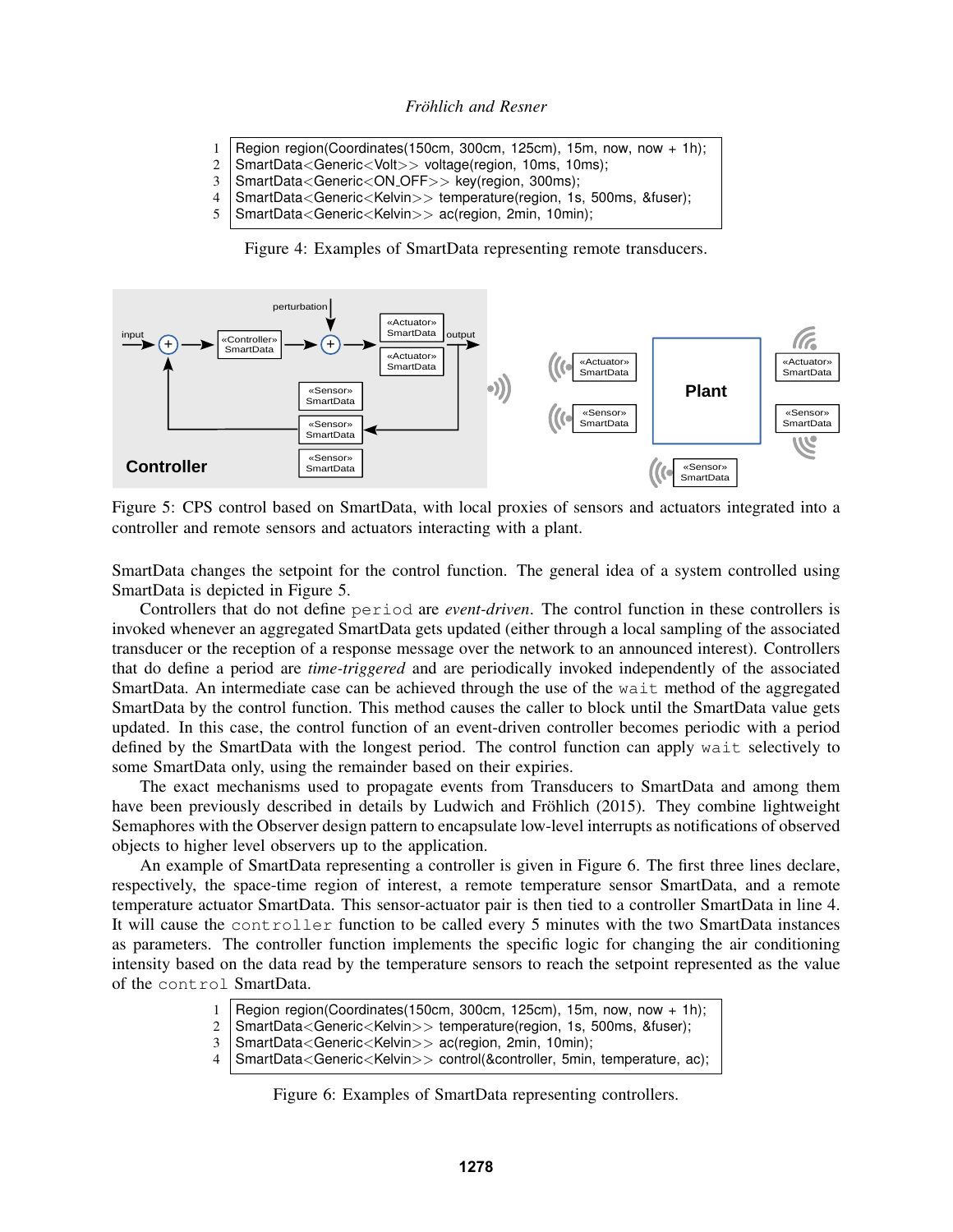### 2.4 SmartData Value, Location, Time, and Security

Independently of how a SmartData is created, five common methods can always be invoked on it: a native type conversion operator, the assignment operator, location(), time(), and wait(). The conversion operator, summarized as operator Value() in Figure 2, enables a SmartData to be used just like the native type used to hold its value. The assignment operator (operator=()) issues commands to the Transducers and Controllers associated with the SmartData. The method location() returns the coordinates of the location where the data were produced, while the method time() returns the time in which the data were produced. The method wait () causes the caller to block until the SmartData value gets updated.

The security mechanisms used to protect a SmartData are based on the Poly1305-AES cryptographic MAC (Bernstein 2005), on keys generated with the Elliptic Curve Diffie–Hellman (ECDH) algorithm (Raso et al. 2015), and on the precise time synchronization delivered by the Speculative Precision Time Protocol (SPTP) (Resner and Fröhlich 2016). Messages containing SmartData values are time-stamped, encrypted, and authenticated to ensure the desirable properties. The fields  $MAC$  and  $t$  in Figure 1 are used for this purpose. These security mechanisms have been previously described in details by Resner et al. (2017).

#### 3 SMARTDATA TIMELINESS

Timeliness in CPS is usually achieved by modeling the embedded systems that support them with a combination of decomposition and real-time scheduling (Hu et al. 2012). On the one hand, system functionality is decomposed into simple tasks that run isolatedly on their own microcontrollers, and that interact with each other over a statically modeled interconnect (e.g., ECUs on a CAN bus). On the other hand, classic real-time scheduling algorithms are applied to run multiple tasks on more powerful processors interconnected using off-the-shelf networks (e.g., CIM over Ethernet). In both cases, *deadlines* are the main concept used to express the timing requirements of each CPS's part or component. Unquestionably, deadlines define a solid foundation atop of which CPS can be consistently built. However, the growing complexity of such systems is now challenging this concept (Choi et al. 2017; Phan et al. 2017).

As introduced in the previous sections, SmartData objects are tagged with an *Expiry* representing the last moment in time their values can be used without the risk of misleading associated computations to produce wrong results. This concept is the primary element to represent timeliness in a CPS modeled around SmartData. It is implicitly used to derive parameters, including deadlines, for the local scheduling of the tasks supporting SmartData, to route packets containing SmartData globally, and to estimate the overall system load at design time. SmartData Expiries are means to express timeliness through a more compartmented reasoning about how long a piece of data lasts. Besides improving domain decomposition on the same premises as object-orientation improves on pure functional decomposition (Tan et al. 2006), expiries can be directly derived from the sampling frequencies in the physical models used during the design of a CPS, with actual task scheduling being automatically derived thereof.

Before explaining how a CPS based on SmartData is scheduled, it is important to recall that each client component using a SmartData can define its own particular view of Expiry. For one component, the data produced by a sensor can be valid for an amount of time that is different from that defined by another component. Therefore, Expiry is a per-client property of SmartData that is expressed through the  $\exp i r y$ parameter in the SmartData constructors depicted in Figure 2. Expiry is refreshed on every SmartData update; hence it is a relative value. As also mentioned earlier, a CPS modeled around SmartData can operate in one of two modes: event-driven or time-triggered. An event-driven SmartData has its value updated asynchronously – usually by invoking getter-link methods on the associate Transducer – whenever it is accessed, while the value of a time-triggered SmartData is periodically updated. Therefore, a time-triggered SmartData requires the specification of a Period in addition to the Expiry (through the period parameter in Figure 2). Specifying an Expiry smaller than the Period is invalid since the attempt to access an expired SmartData immediately triggers an update, which would disrupt its periodic operation. If distinct SmartData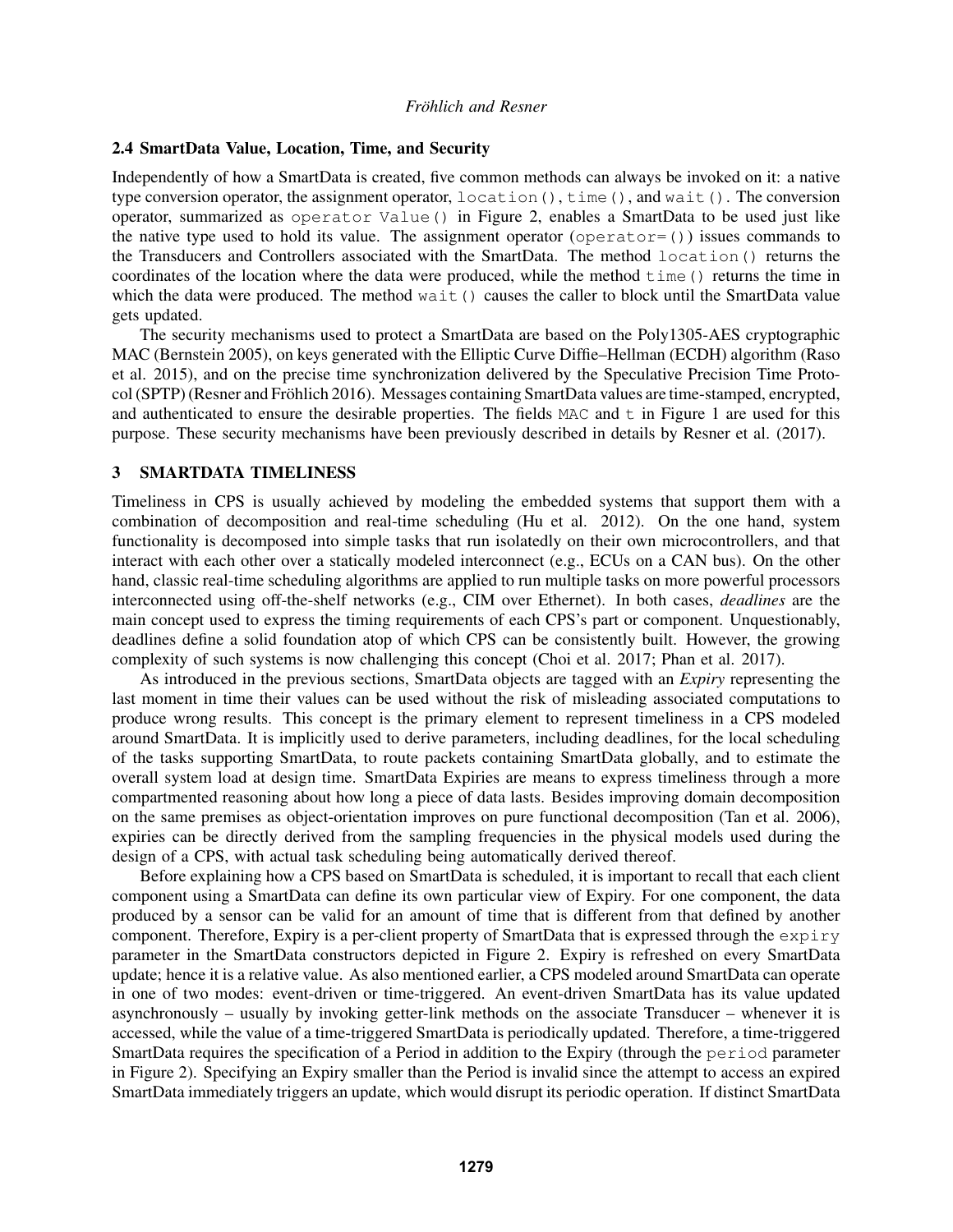objects using the same Transducer are created with different periods, then the greatest common divisor is used for sampling, but the wait() method applied to each object respects their originally specified periods. Dissonant periods, such as prime numbers, can impose a high penalty on energy consumption and network bandwidth utilization and should be avoided (Nasri and Fohler 2015).

# 3.1 SmartData Expiries and Local Scheduling

The API defined by the SmartData construct is sustained by a complex run-time support system, which in many cases implicitly creates service tasks. These tasks are scheduled along with user-defined ones using a specific real-time scheduling algorithm. The instantiations of SmartData that can result in the creation of service tasks are discussed below:

- 1. *Event-driven SmartData encapsulating local Transducers that operate via polling* are updated ondemand whenever an attempt to access an expired value occurs. For most cases, the update operation is limited to reading a few registers and the incurred time is computed as a constant latency in the access time of the SmartData. For a complex sensor, however, demanding considerable processing for updates, an implicit periodic task with Period equal to the SmartData Expiry is created, so when a component accesses the SmartData, its value is already updated.
- 2. *Event-driven SmartData encapsulating local Transducers that operate via interrupts get their values* updated by interrupts raised whenever a meaningful event is observed at the associated Transducers. If the handling of such interrupts for a given Transducer is not trivial and requires considerable processing time, then an aperiodic task is created for this purpose and conditioned to a light semaphore signalized by a simple, constant-time, generic interrupt handler (this scheme was originally modeled as the *Concurrent Observer* design pattern, Ludwich and Fröhlich 2015). The aperiodic service tasks are prioritized according to the priority defined for the associated Transducers at design-time.
- 3. *Time-triggered SmartData encapsulating local Transducers that operate via polling* achieve periodic operation through the implicit creation of periodic service tasks by the Transducers. Such tasks are created with a Period that is equal to the Expiry of the associated SmartData. Note that local SmartData never define Period (it is not a parameter of the constructor that yields local objects). It is the SmartData's Expiry that locally defines the sampling period of a Transducer, which, in turn, established a time-triggered mode of operation through the creation of a periodic service task.
- 4. *Time-triggered SmartData encapsulating local Transducers that operate via interrupts* inherit their periodic operation by the interrupts that are periodically triggered by the associated Transducers to update the SmartData value. The time elapsed at each update is modeled as system's overhead that causes jitter to other tasks. If the update function execution time is significant, or if the CPS is jitter-sensitive, then the Transducer must model the update function as a task that is just released by the interrupt. This task would be aperiodic and would be synchronized with the interrupt via a light semaphore just like in 2. The same considerations about harmonic periods for multiple SmartData are valid here. The mapping of interrupts into task activations (viz., job releases) is a constant-time operation that is computed as system's overhead, while the service task execution time is considered along with other tasks.
- 5. *Advertised SmartData that respond to periodic Interests* create service tasks for each matching interest. When a node (i.e., a CPS component) receives an Interest message that matches its capacity – for instance, a request for sensing data of a given SI Unit that can be measured by the node – it creates a periodic service task with the same Period as expressed in the Interest message. A response message to that interest is sent at each Period to update the SmartData's proxy value.
- 6. *Time-triggered SmartData encapsulating periodic controllers* implicitly create a periodic service task whose Period is that of the controller to invoke the associated control function.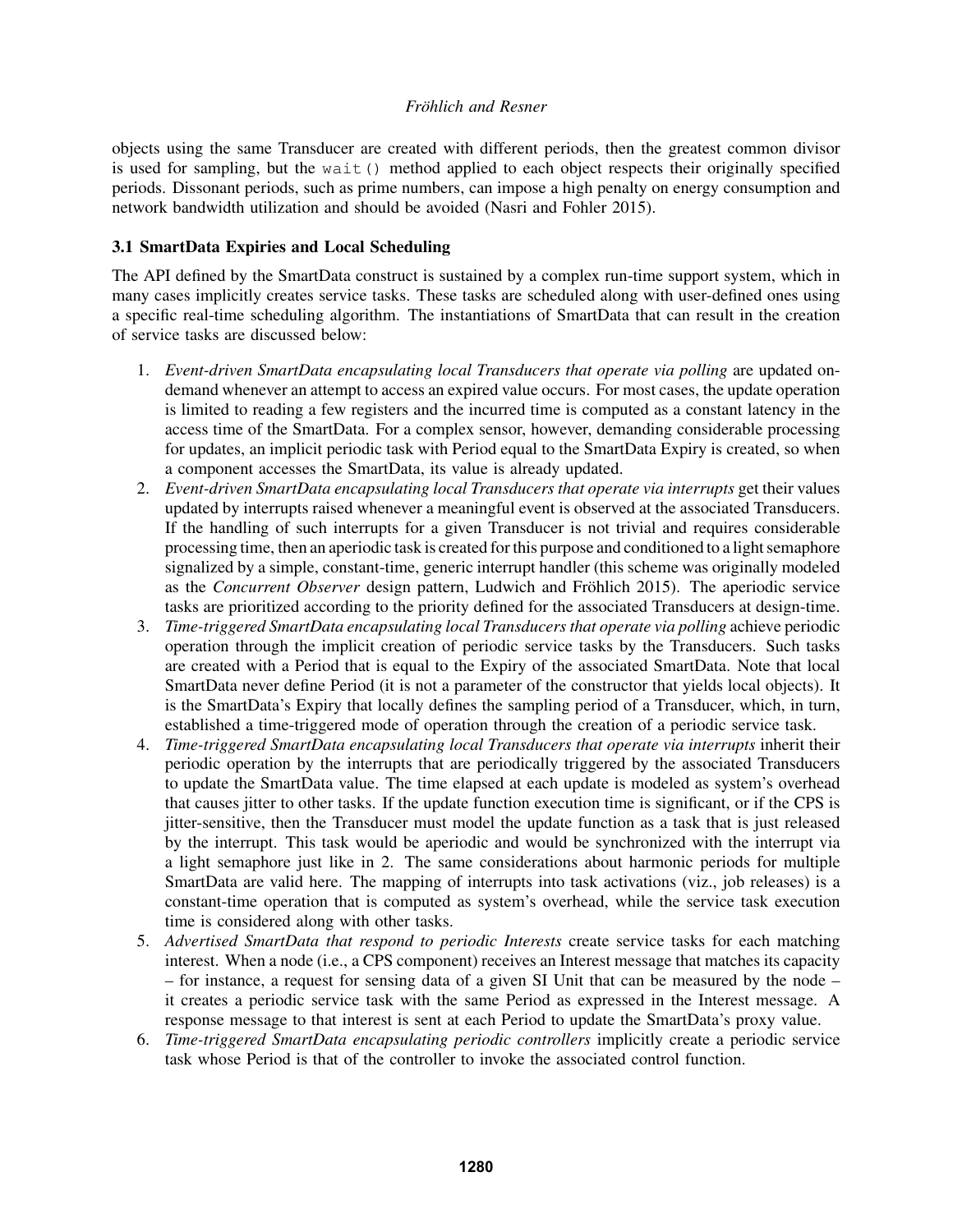These tasks are locally scheduled using a combination of the Modified Least Laxity First (MLLF) algorithm (Oh and Yang 1998) and the Modified Maximum Urgency First (MMUF) (Salmani et al. 2007), such that objects closer to becoming invalid are updated first. Proving the schedulability of a system using SmartData is out of scope for this work, but provided WCET of the tasks are available, the proof would be directly accomplished through the schedulability analysis of MMUF. Application tasks in a system using SmartData can be mostly aperiodic, with a periodic behavior being implicitly accomplished by the wait() blocking method that is used to wait for a SmartData update. Indeed, many of the existing applications consist solely of SmartData instantiations.

#### 3.2 SmartData Expiries and Network Routing

As seen in Section 3.1, SmartData Expiries can instruct local scheduling decisions to make sure that data are always fresh. When working with remote SmartData, however, network delays can prevent correctly-scheduled SmartData from honoring their expiries. In this section, we show that the space-time semantics of SmartData can also guide network routing decisions to better meet expiries. As an example, we investigate a SmartData implementation on a Wireless Sensor Network (WSN) using the Trustful Space-Time Protocol (Resner et al. 2017) for communication.

TSTP is a cross-layer protocol that has access to the SmartData fields (Figure 1) and makes nodes aware of their spatial coordinates. For data messages, TSTP employs an all-to-sink, greedy geographic routing strategy. Messages carry only the final destination address (as coordinates). At the link level, messages are broadcasted, and forwarders are distributively selected based on their position and possibly other metrics of interest.

When a TSTP node receives a message and detects that it is closer to the destination than the current sender, it becomes a relay candidate and immediately sleeps for a time offset  $\delta$ :

$$
\delta = \alpha \times \frac{R - (D_m - D)}{R} \times S \tag{1}
$$

where *D* is the current node's distance to the message's destination,  $D_m$  represents the message sender's distance to the destination, *R* is a network-wide parameter corresponding to the radio range of the nodes, and *S* is an upper bound derived from the idle listening duty cycle of nodes (Resner et al. 2017).  $\alpha$  is a distortion coefficient, explained next. This equation makes the relay candidate closest to the destination wake up earlier, and when it does, it wins the contention round and proceeds to forward the message.

The distortion coefficient  $\alpha \in [0,1]$  is used to prioritize messages by reducing the offset  $\delta$  according to other metrics besides geographic distance. TSTP uses SmartData expiry times to prioritize messages that are close to expiring. The coefficient is determined as:

$$
\alpha = \frac{e - t}{e - t_0} \tag{2}
$$

where  $e$  is the time at which the message expires,  $t$  is the current time, and  $t_0$  is the message's time at the origin. The offset  $\delta$  is, thus, reduced in proportion to the time left until the message's expiration, increasing the message's likelihood of being forwarded earlier. A similar logic can be used with any other communication protocol that lets upper layers inform message priorities.

### 3.3 SmartData Expiries and CPS Design

As discussed in Section 3.1, the instantiation of some kinds of SmartData implies the creation of service tasks. The task set implicitly created by the SmartData run-time support system for a given CPS, in some cases, can be modeled and evaluated at design-time. If the system is comprised only of time-triggered SmartData, or if it combines time-triggered SmartData with event-driven ones bound to timed Transducers, then the characterization of the task set in terms of periods and deadlines can be directly derived from the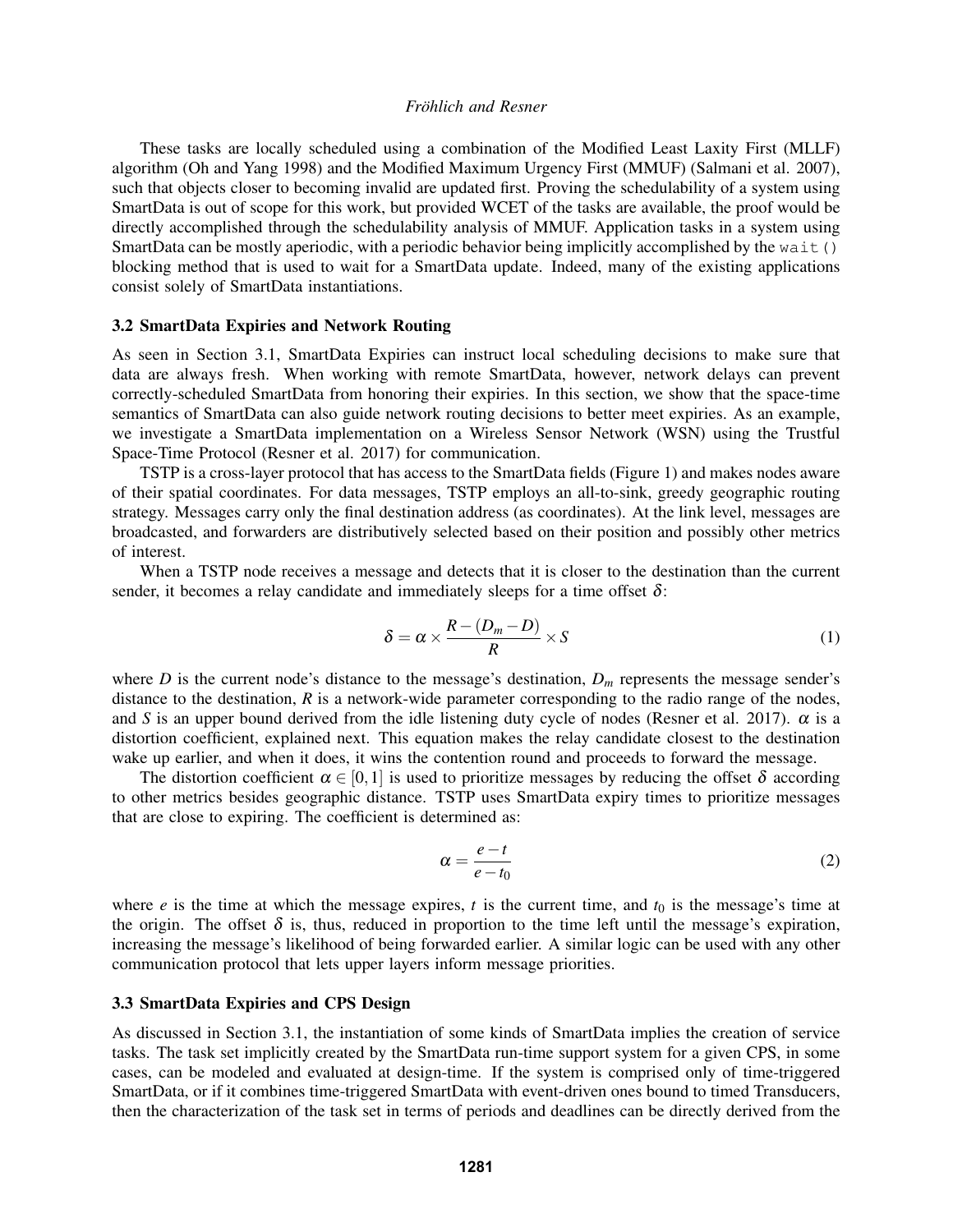parameters supplied to the constructors depicted in Figure 2. Table 1 summarizes the possible combinations of SmartData and Transducers from the perspective of a local node hosting advertised SmartData. If the SmartData is only used locally (column Local in Table 1), then it inherits the temporal behavior of the associated Transducer: either periodic with a period defined by the SmartData Expiry (a PCM audio encoder is an example of a timed polling transducer), or aperiodic on a fully asynchronous, event-driven mode of operation. If an advertised SmartData bound to an untimed, polling Transducer is used remotely, then a periodic task is created to sample the Transducer at each Expiry units of time. This task ensures a periodic operation for the remote SmartData, even if a period is not defined for the local one. Time-triggered remote SmartData all define a periodic behavior through the creation of a service task at the node hosting the Transducer. That task gets its period from the SmartData Period and its deadline from the SmartData Expiry. However, at design-time, it is not possible to reason about SmartData expiration (and deadline misses of the associated service tasks) for the case involving a time-triggered SmartData bound to an untimed, interrupt-based Transducer. A Transducer of this kind only refreshes the SmartData value when a meaningful event is observed. Conjectures about the maximum period between two such events and SmartData expiration can only be done for particular cases.

Table 1: Summary of service tasks implicitly created by a local SmartData as a function of Transducer types and remote SmartData. A *Periodic(E)* task has period and deadline equal to the SmartData's Expiry. A *Periodic(P,E)* task has period and deadline defined by the time-triggered SmartData's Period and Expiry. *Send(X)* designates the additional time needed to send a response with a SmartData update every X units of time. Combinations in gray have deterministic local behavior and predictable global behavior. The one in light gray can suffer data expiration if events are sparser than Expiry. Those in white are not suitable for real-time scenarios.

|           |         |           | <b>SmartData</b> |                       |                         |  |
|-----------|---------|-----------|------------------|-----------------------|-------------------------|--|
|           |         |           | Local            | Remote                |                         |  |
|           |         |           | Event-Driven     | Event-Driven          | Time-Triggered          |  |
| đ<br>rans | Timed   | Polling   | Periodic(E)      | $Periodic(E)+Send(E)$ | $Periodic(P,E)+Send(P)$ |  |
|           |         | Interrupt | Periodic $(E)$   | $Periodic(E)+Send(E)$ | $Periodic(P,E)+Send(P)$ |  |
|           | Untimed | Polling   | Aperiodic        | $Periodic(E)+Send(E)$ | $Periodic(P,E)+Send(P)$ |  |
|           |         | Interrupt | Aperiodic        | Aperiodic             | $Periodic(P,E)+Send(P)$ |  |

If WCET estimates can be obtained for sensing, processing, controlling, and actuating, then a CPS can be subjected to schedulability analysis using the periods and deadlines shown in Table 1 and a real-time scheduling algorithm such as the MMUF currently used in the implementation of the SmartData API for EPOS (Software/Hardware Integration Lab 2018).

# 4 EVALUATION

In order to substantiate the discussions of Section 3, we modeled and implemented a CPS around a Wireless Sensor Network (WSN) with a controller at a central sink. The system was first implemented for EPOS on a small scale and then validated through simulations on the OMNeT++ simulator with the Castalia framework. SmartData and their Expiries were modeled considering the principles discussed earlier in the paper, thus yielding a schedulable system. However, to confirm the expected impact of prioritizing messages based on the Expiries of the SmartData they carry, we subsequently varied the SmartData period, eventually saturating the network. The modeled network covers a 500 *m* by 500 *m* field with 116 nodes on a regular deployment. Each node has at most six neighbors with equal distances. 115 of these nodes instantiate SmartData (and the associated service tasks) to respond to an Interest message propagated by a central sink node through the instantiation of a time-triggered, remote SmartData. Table 2 summarizes the simulation parameters.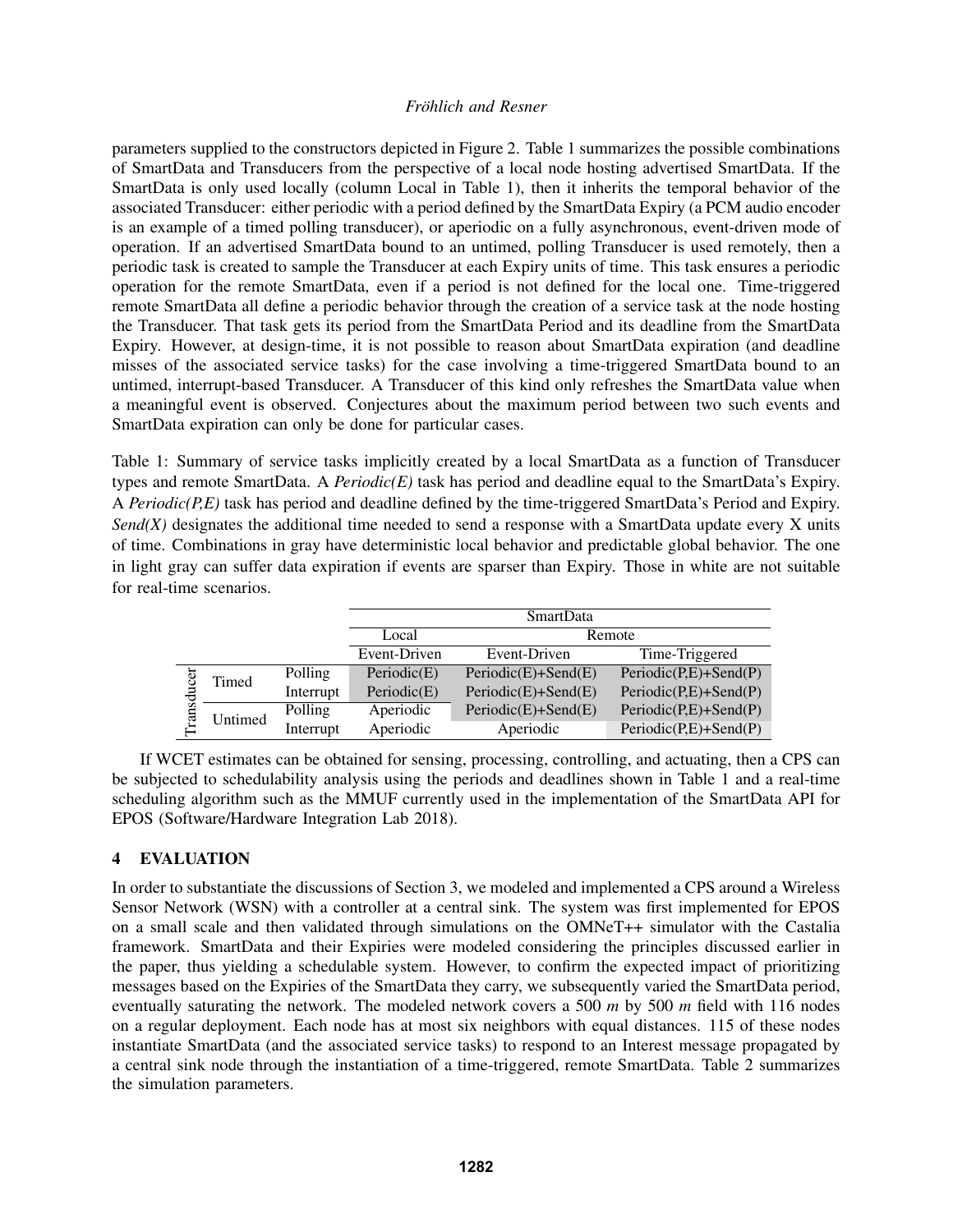| Number of nodes    | 116           | Radio range            | $\approx 60$ m |
|--------------------|---------------|------------------------|----------------|
| Field size         | 500 m x 500 m | $\vert$ Avg. # of hops | 3.957          |
| Simulation time    | 2 h           | Avg. # of neighbors    | 5.200          |
| Deployment         | Regular       | Data period            | 20 s to 140 s  |
| Channel model      | Free space    | Data expiry            | same as period |
| Transmission power | $0$ dBm       | MAC duty cycle         | $1\%$          |

*Fröhlich and Resner* 

Table 2: Simulation parameters.

Figure 7 presents the simulation results. Each data point represents the average of 10 replications. Figure 7a shows the impact on the timely delivery of messages, comparing the original TSTP distance-based routing metric ((1) with  $\alpha = 1$ ) against the expiry-enriched metric ((1) with α as defined in (2)). A TSTP network will drop messages that do not arrive at their final destination before their Expiry, and, therefore, the delivery ratio in the figure represents the proportion of messages that were delivered in time with each strategy. In every case, the delivery ratio was improved by the expiry routing metric, as messages that are closer to expiring get higher priority and are delivered in time more often. However, for TSTP, increasing the priority of messages comes with an energy cost, as shown in Figure 7b. The best relative energy to delivery ratio gain is at the 60 *s* period, with a 10.4 % energy consumption increase leading to a 30.42 % increase in delivery ratio. When the network is most saturated, the energy consumption grows by 21.31 % for a 6.37 % increase in delivery ratio. For the higher data periods, energy consumption is increased by 0.43 % for a 0.88 % increase in delivery ratio. In summary, using SmartData expiries to guide routing decisions improves TSTP's timely delivery of messages, even if at an energy cost.

The performance of TSTP has been extensively evaluated in previous work (Resner et al. 2017), considering several parameters, scenarios, and techniques. The present analysis is only meant to illustrate that expiry-based expedite routing can improve timely delivery of messages in existing protocols.

# 5 RELATED WORK

SmartData and *Interfaces* in the Time-Triggered Architecture (TTA) (Kopetz and Bauer 2003) share many common aspects. Both constructs are used to mediate data access by Actors, decoupling locality while preserving timeliness. TTA Interfaces, however, are defined in the context of a strictly synchronous design, where every computation and communication is planned a priori in a static time-division multiple access scheme. SmartData Expiries aim at fostering time determinism through a less-strict strategy that is more suitable to IoT systems, which cannot cope with TTA assumptions. SmartData also addresses data semantics, spatial location, security, and trustworthiness in addition to timeliness. Both approaches, however, present a common limitation: it is very difficult to define the activation time of the jobs responsible for updating the data abstracted by Interfaces and SmartData when such update requires complex computation. If update jobs are released too early, data might get used when they are already worn-out. If they are released only at the specified periods, they might reach the client components too late. In both scenarios, SmartData and Interface, this problem is delegated to programmers, who must account for the update time while estimating the WCET of components.

Frincu (2017) discusses the needs of IoT-connected CPSs and identifies the need for three levels of control, which are discussed at a higher level. The *dew* level consists of low-power devices with limited memory and processing power, which run local data aggregation based on their local history. At the *fog* level, the data from these devices are further aggregated to reduce bandwidth consumption when sending it to the *cloud* level. At the latter, global-knowledge decisions are made and an offline process selects appropriate control models based on the current state of the system. Such system could be implemented with SmartData. The dew level aggregation algorithms are implemented at the Transducer level. The fog level communication and aggregation is naturally achieved by remote SmartData with a fuser function. Furthermore, in previous work, we have explored the utilization of light prediction models to greatly reduce communication overhead (Huegel et al. 2017) that are directly applicable to SmartData both at dew-fog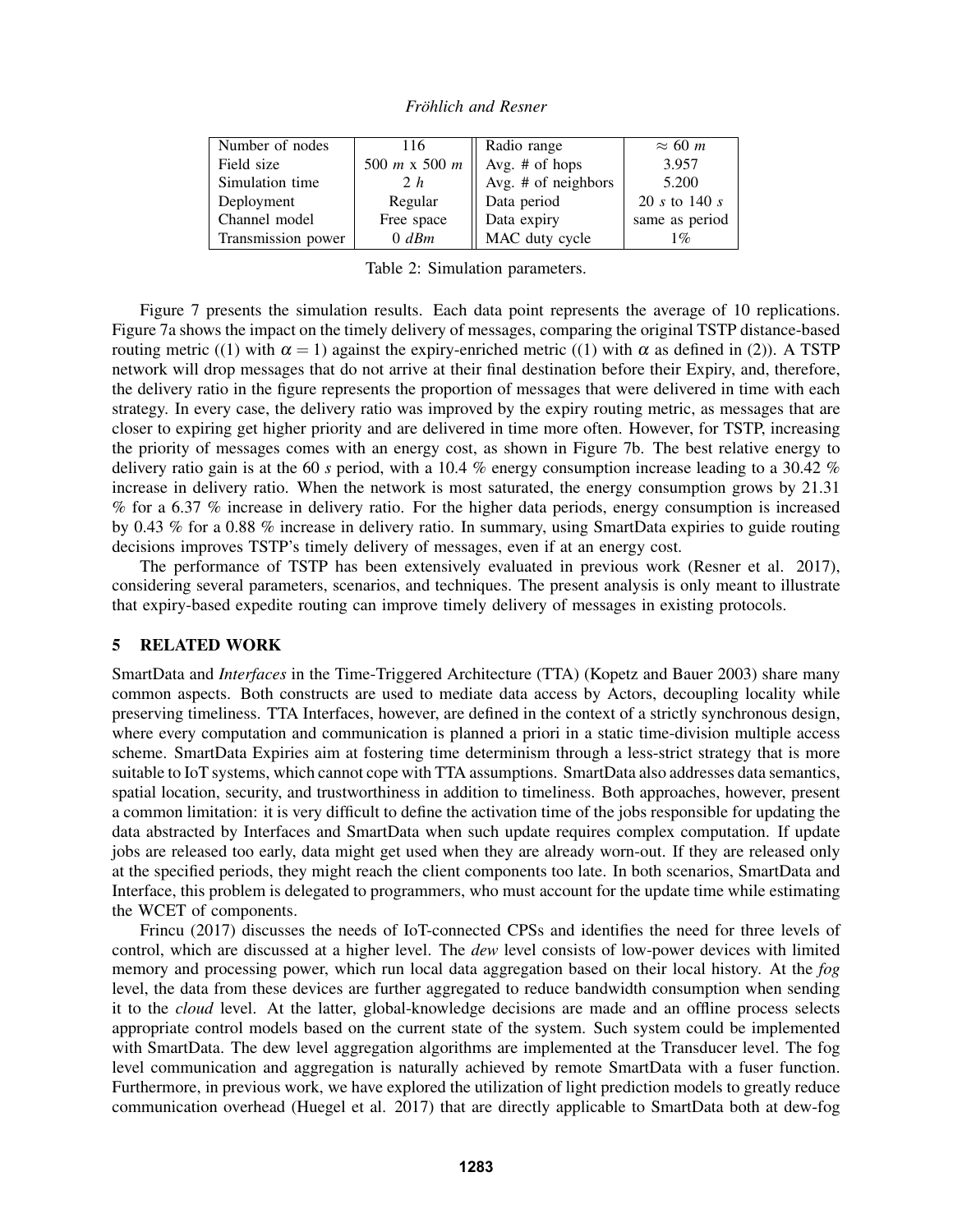

Figure 7: Simulation results; (a) Delivery ratio; (b) Energy consumed.

and fog-cloud levels. Cloud communication is out of scope for the present work, but can be employed at SmartData-Internet gateways.

## 6 FINAL REMARKS

In this paper, we discussed the timeliness of SmartData while considering how it can be used to guide a data-centric CPS design. We recapitulated the concept and the API, describing how it abstracts most of the run-time support system, including synchronization, coordination, and communication, while delivering a lean interface for sensing, actuating, and control based on the data produced and consumed by the system. Timing was considered from the perspective of local components, globally for the set of interconnected components, and at design-time. An implementation of SmartData for EPOS/TSTP supported the discussion. A simulation of a SmartData-based CPS also substantiated the discussions about the timeliness of systems designed around the concept, demonstrating how a high level of temporal determinism can be achieved.

### **REFERENCES**

- Bernstein, D. J. 2005. "The Poly1305-AES Message Authentication Code". In *Fast Software Encryption*, edited by H. Gilbert and H. Handschuh, 32–49. Berlin: Springer.
- Choi, S., A. Chavez, M. Torres, C. Kwon, and I. Hwang. 2017. "Trustworthy Design Architecture: Cyber-Physical System". In *2017 International Carnahan Conference on Security Technology*, October  $23^{\text{rd}} - 26^{\text{th}}$ , Madrid, Spain.
- Frincu, M. 2017. "Architecting a Hybrid Cross Layer Dew-Fog-Cloud Stack for Future Data-Driven Cyber-Physical Systems". In *2017 40th International Convention on Information and Communication Technology, Electronics and Microelectronics (MIPRO)*, May 22<sup>nd</sup>–26<sup>th</sup>, Opatija, Croatia, 399–403.
- Fröhlich, A. A. 2018. "SmartData: an IoT-Ready API for Sensor Networks". *International Journal of Sensor Networks*. In press.
- Hu, L., N. Xie, Z. Kuang, and K. Zhao. 2012. "Review of Cyber-Physical System Architecture". In *2012 IEEE 15th International Symposium on Object/Component/Service-Oriented Real-Time Distributed Computing Workshops*, April 11<sup>th</sup>, Shenzhen, Guangdong, China, 25–30.
- Huegel, C., G. Gracioli, and A. Fröhlich. 2017. "Space-Time Derivative-Based Prediction: A Novel Trickling Mechanism for WSN". In *Brazilian Symposium on Computing Systems Engineering*, November 7<sup>th</sup>–10<sup>th</sup>, Curitiba, Brazil, 47–54.